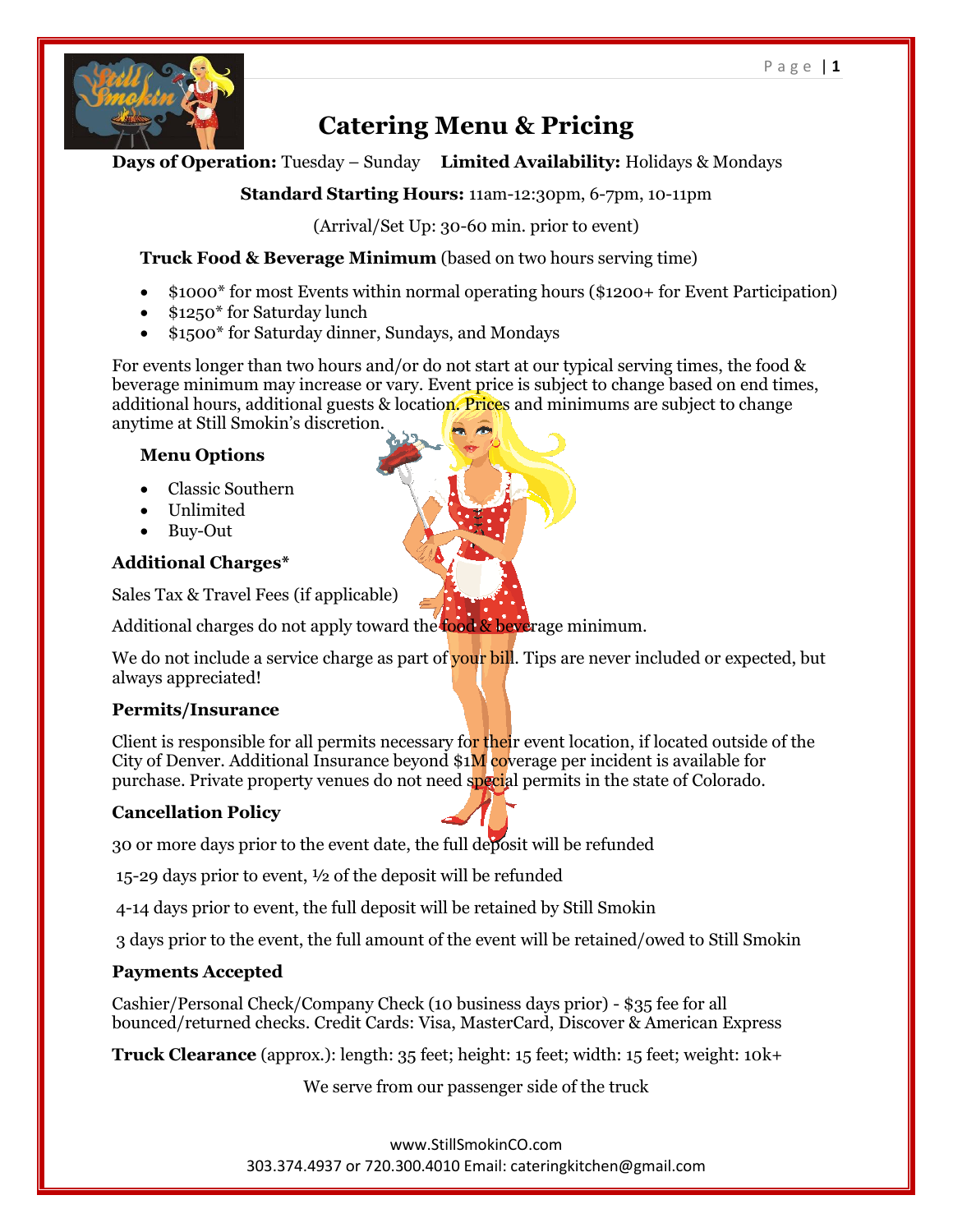#### P a g e | **2**

# **Menu Option**

# **Classic Southern Sandwich Menu**

Need to feed +150 people on a budget? No worries, Still Smokin's got you covered.

Perfect for corporate lunches and other large events.

#### **Southern Sandwich Combo:**

Choice of One Sandwich per Guest:

- Smoked Chicken Sandwich
- Pulled Pork Sandwich
- BBQ Tofu Sandwich

Choice of One Side per Guest:

- Peach Mint Slaw
- Classic Fries

#### **PRE-FIXED COMBO: \$9.00 per person**

Meat selection preordered prior to event date (i.e. 45 Smoked Chicken 70 Pulled Pork) Vegetarians are allowed to substitute Tofu. No other substitutions allowed.

#### **CUSTOM COMBO: \$10.00 per person**

Guests get to choose their own combo and order directly from the truck.

Add drink for \$1.00 each (sodas & water)

Add Mint Lemonade for \$3.00 each

Add dessert for \$3.00 each (Peach Cobbler or Bacon Chocolate Chip Cookies)

Each Additional hour – Each additional hour is \$2 person (subject to availability).

\*Additional menu items can be added upon request. 2 side combos also available. Additional Charges: Sales Tax and Travel Fee (if applicable)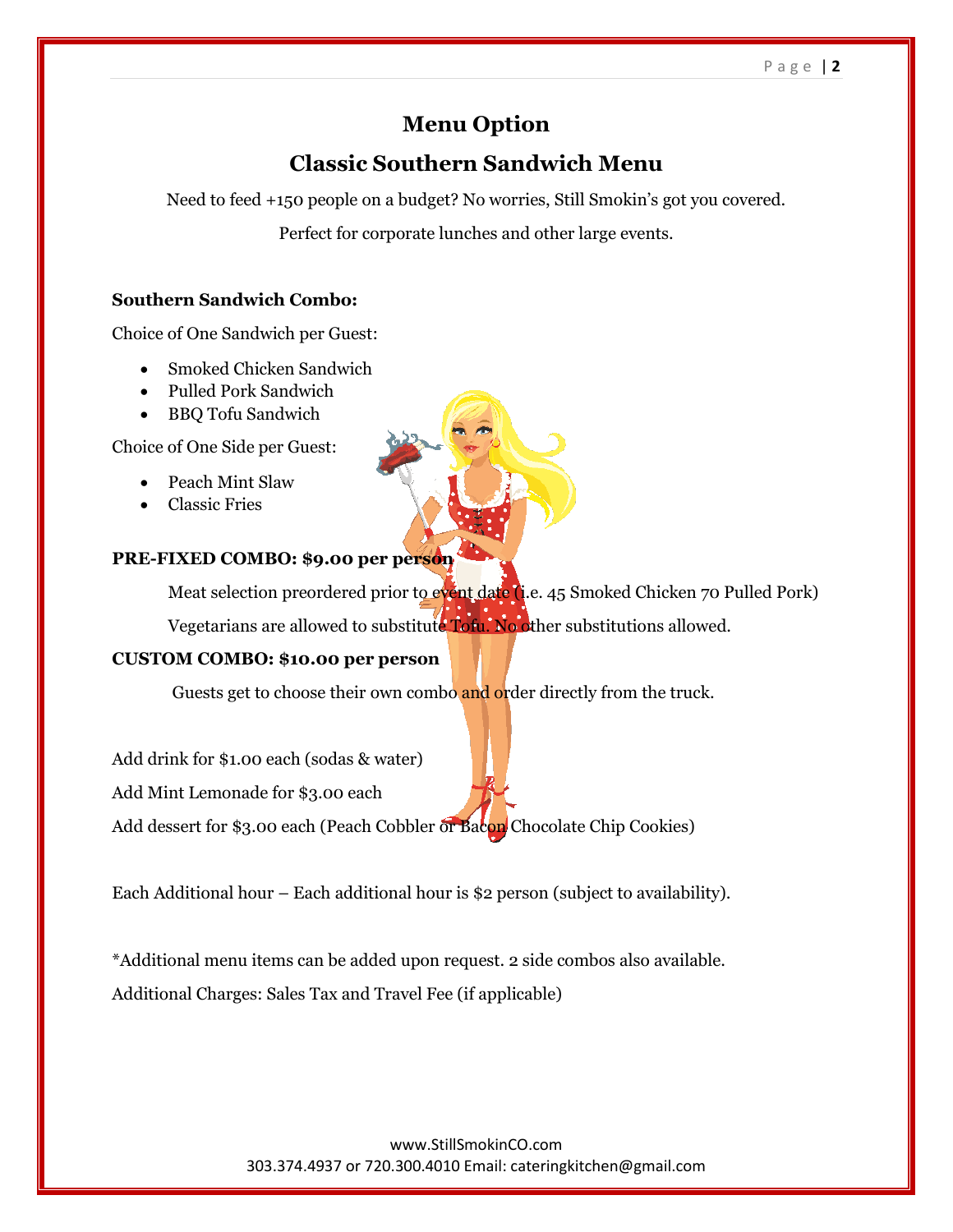# **Menu Option**

# **The Unlimited BBQ Menu**

Get the party started with our signature sandwiches. Menu is unlimited;

You heard right, UN-LI-MI-TED. We said it, we meant it, and we're here to represent it.

### **Unlimited Classic Sandwiches \$13.00 per person**

Entrée:

- Smoked Chicken Sandwich
- Pulled Pork Sandwich
- BBQ Tofu Sandwich

Sides:

- Peach Mint Slaw
- Classic Homestyle Fries
- Sweet Potato Fries with Bourbon Glaze

### **Unlimited Signature Sandwiches & Street Tacos \$16 per person**

Entrée:

- The Ultimate Porker Sandwich
- Smokehouse Chicken Sandwich
- Street Tacos 2 per order (Gluten Free)
- All Classic Southern Sandwiches

#### Sides:

- Peach Mint Slaw
- Classic Homestyle Fries
- Sweet Potato Fries with Bourbon Glaze

## **Unlimited Signature Sandwiches & Tacos & Lettuce Wraps \$18 per person**

Entrée:

- The Ultimate Porker Sandwich
- Smokehouse Chicken Sandwich
- Street Tacos 2 per order (Gluten Free)
- BBQ Chicken Lettuce Wraps
- All Classic Southern Sandwiches

Sides:

- Peach Mint Slaw
- Classic Homestyle Fries
- Sweet Potato Fries with Bourbon Glaze

www.StillSmokinCO.com 303.374.4937 or 720.300.4010 Email: cateringkitchen@gmail.com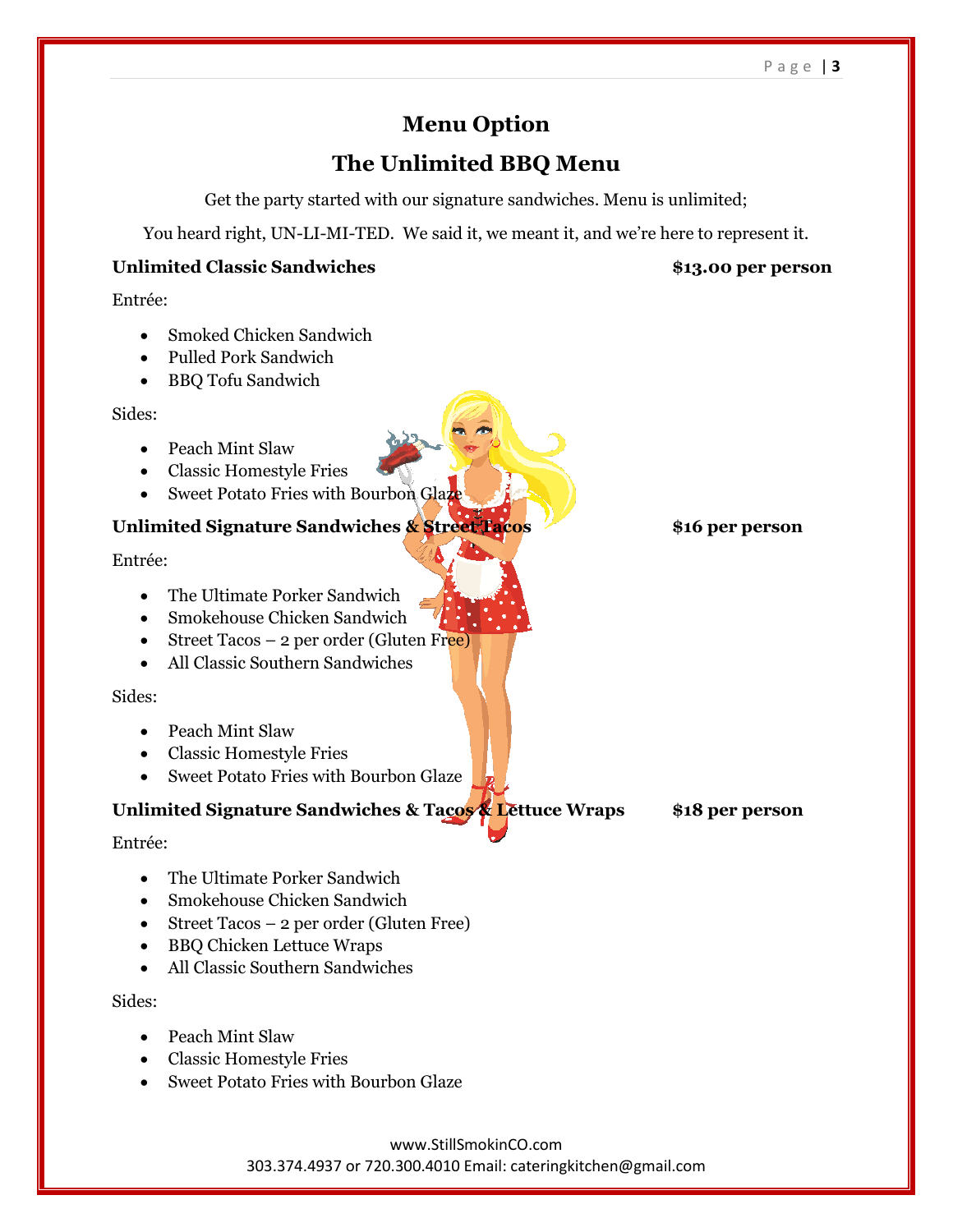#### **Unlimited Sandwiches & Tacos & Lettuce Wraps & Waffles \$20 per person**

Entrée:

- The Ultimate Porker Sandwich
- Smokehouse Chicken Sandwich
- Street Tacos 2 per order (Gluten Free)
- BBQ Chicken Lettuce Wraps
- Chick N' Waffle
- All Classic Southern Sandwiches

Sides:

- Peach Mint Slaw
- Classic Homestyle Fries
- Sweet Potato Fries with Bourbon Glaze

#### **Add Ons:**

Unlimited drinks - \$2.00 per person (sodas, water)

Unlimited Mint Lemonade- \$3.00 per person.

Unlimited Dessert - \$4.00 per person (Peach Cobbler or Bacon Chocolate Chip Cookies)

Each Additional hour – Additional  $$2.00$  person/hour (subject to availability)

Additional menu items can be added upon request

\*\*Only one waffle allowed per order due to the **speed** of service.

Guests receive a ticket, which is redeemed for a stamp that gives access to the truck

To go orders are not allowed

3 items are served per order

Unlimited orders

Additional Charges: Sales Tax and Travel Fee (if applicable)